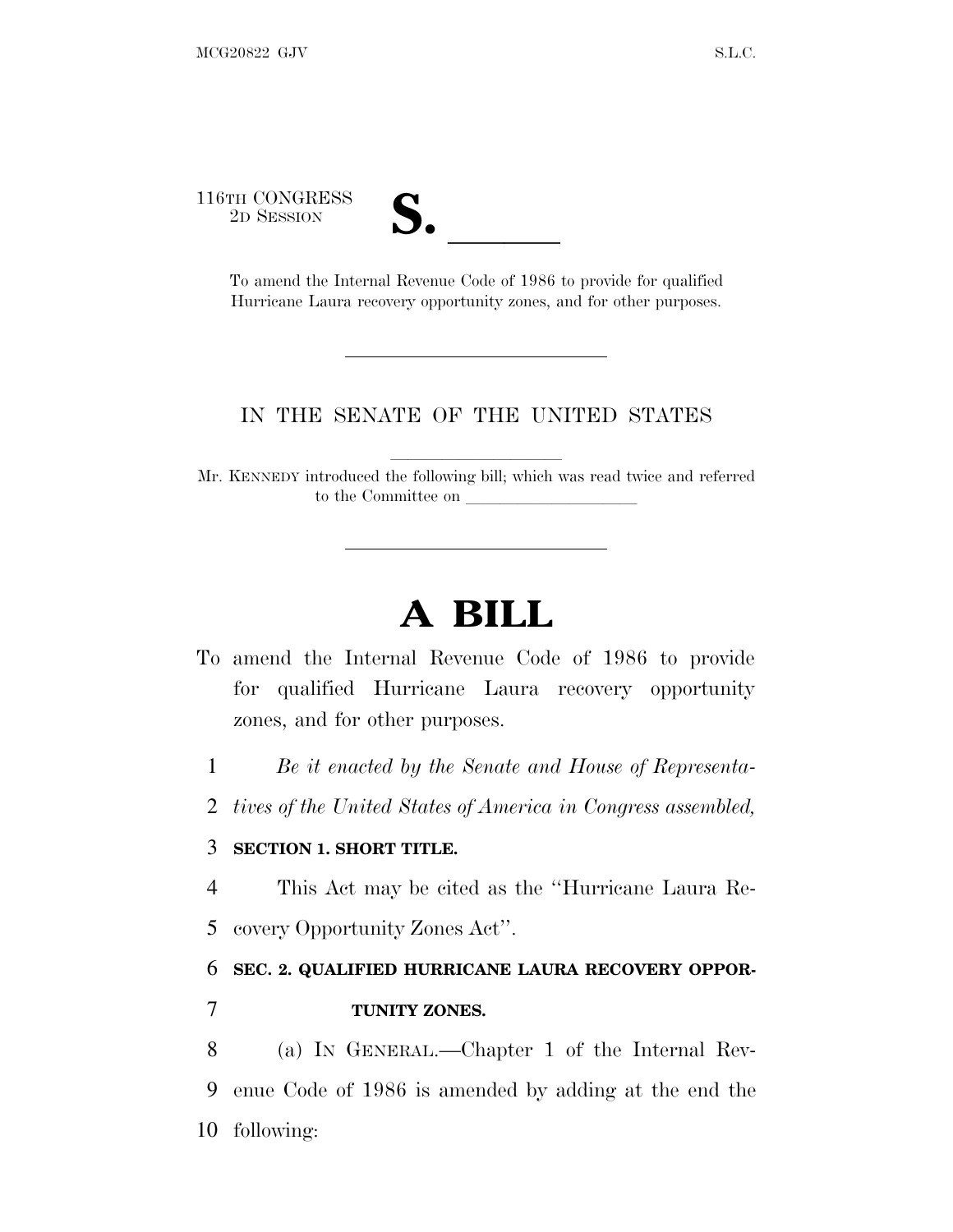## **''Subchapter AA—Hurricane Laura Recovery Opportunity Zones**

''Sec. 1400AA–1. Designation.

''Sec. 1400AA–2. Special rules for capital gains invested in Hurricane Laura recovery opportunity zones.

#### **''SEC. 1400AA–1. DESIGNATION.**

 ''(a) QUALIFIED HURRICANE LAURA RECOVERY OP- PORTUNITY ZONE DEFINED.—For purposes of this chap- ter, the term 'qualified Hurricane Laura recovery oppor-tunity zone' means any census tract that—

 "(1) is a low income community (as defined in 9 section  $1400Z-1(c)$ , and

 $\mathcal{L}(2)$  is located within the Hurricane Laura dis-aster zone.

 ''(b) QUALIFIED HURRICANE LAURA DISASTER ZONE.—For purposes of this chapter, the term 'qualified Hurricane Laura disaster zone' means an area—

15 ''(1) with respect to which a major disaster has been declared by the President under section 401 of the Robert T. Stafford Disaster Relief and Emer- gency Assistance Act before September 30, 2020, by reason of Hurricane Laura, and

 ''(2) which has been determined by the Presi- dent to warrant individual or individual and public assistance from the Federal Government under such Act by reason of Hurricane Laura.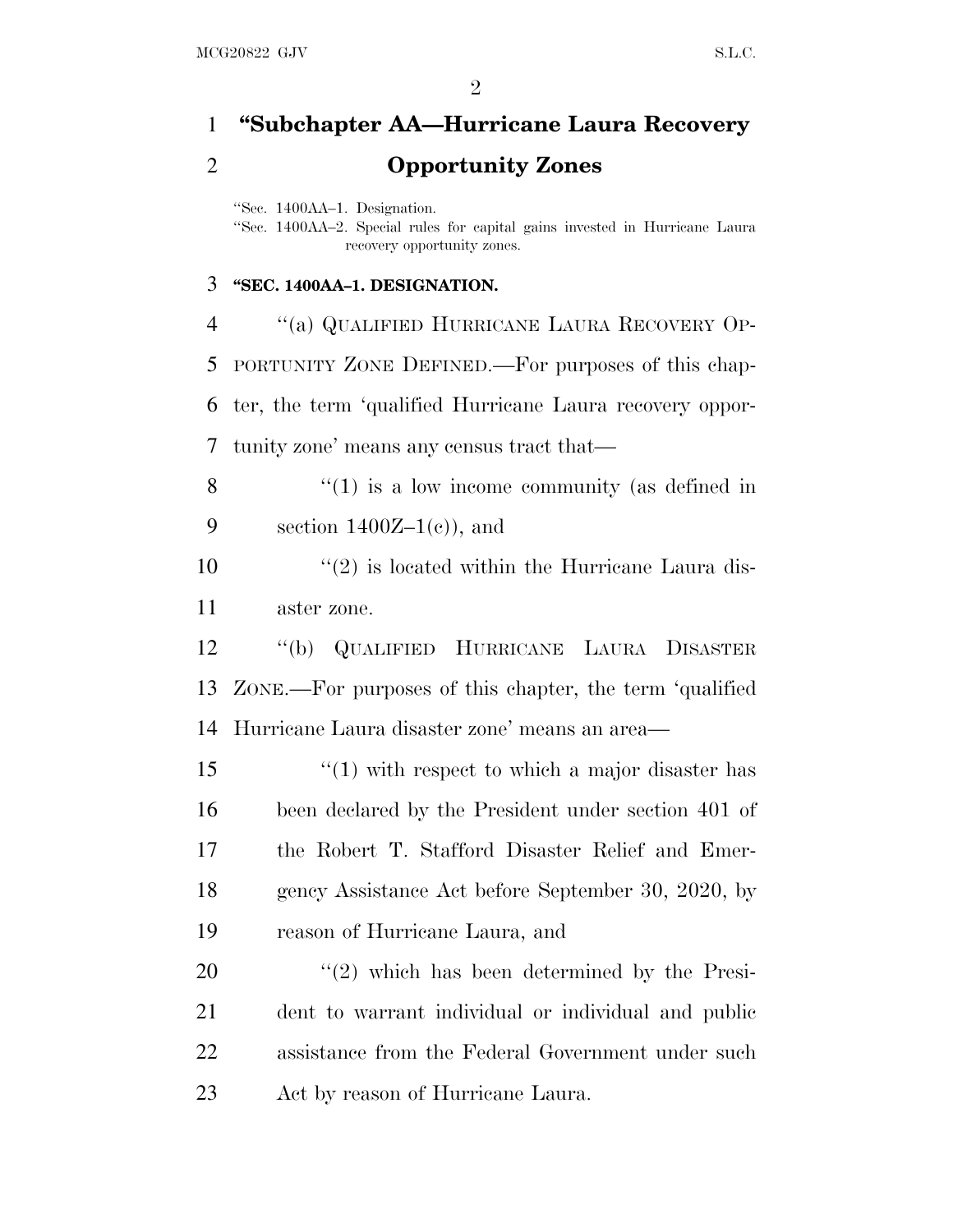| $\mathbf{1}$   | "(c) PERIOD OF TREATMENT. A census tract de-                  |
|----------------|---------------------------------------------------------------|
| $\overline{2}$ | scribed in subsection (a) shall not be treated as a qualified |
| 3              | Hurricane Laura recovery opportunity zone—                    |
| 4              | "(1) for any period before August 28, 2020, or                |
| 5              | $\lq(2)$ for any period after the close of the 10th           |
| 6              | calendar year beginning on or after such date.                |
| 7              | "SEC. 1400AA-2. SPECIAL RULES FOR CAPITAL GAINS IN-           |
| 8              | VESTED IN HURRICANE LAURA RECOVERY                            |
| 9              | OPPORTUNITY ZONES.                                            |
| 10             | $\lq\lq$ (a) In GENERAL.—                                     |
| 11             | "(1) TREATMENT OF GAINS.—In the case of                       |
| 12             | capital gain from the sale to, or exchange with, an           |
| 13             | unrelated person of any property held by the tax-             |
| 14             | payer, at the election of the taxpayer—                       |
| 15             | "(A) gross income for the taxable year                        |
| 16             | shall not include so much of such gain as does                |
| 17             | not exceed the aggregate amount invested by                   |
| 18             | the taxpayer in a qualified Hurricane Laura re-               |
| 19             | covery opportunity fund during the 180-day pe-                |
| 20             | riod beginning on the date of such sale or ex-                |
| 21             | change,                                                       |
| 22             | "(B) the amount of gain excluded by sub-                      |
| 23             | paragraph (A) shall be included in gross income               |
| 24             | as provided by subsection (b), and                            |
| 25             | $\lq\lq$ (C) subsection (c) shall apply.                      |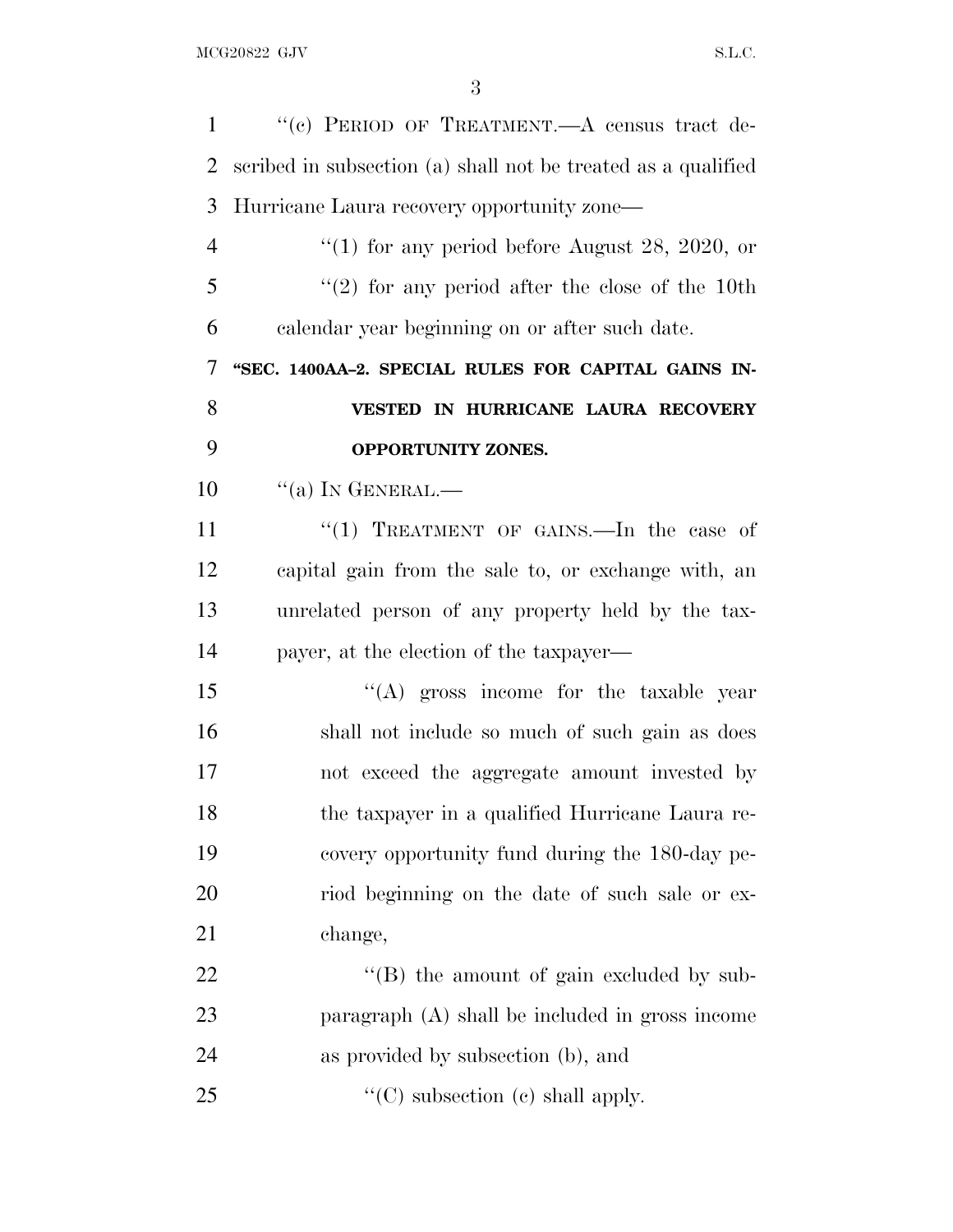| $\mathbf{1}$   | The preceding sentence shall not apply in the case      |
|----------------|---------------------------------------------------------|
| $\overline{2}$ | of any gain which is treated under this chapter as      |
| 3              | ordinary income.                                        |
| $\overline{4}$ | "(2) ELECTION.—No election may be made                  |
| 5              | under paragraph $(1)$ —                                 |
| 6              | $\lq\lq$ with respect to a sale or exchange if          |
| 7              | an election previously made with respect to such        |
| 8              | sale or exchange is in effect, or                       |
| 9              | $\lq\lq (B)$ with respect to any sale or exchange       |
| 10             | after December 31, 2030.                                |
| 11             | "(b) DEFERRAL OF GAIN INVESTED IN OPPOR-                |
| 12             | TUNITY ZONE PROPERTY.-                                  |
| 13             | "(1) YEAR OF INCLUSION.—Gain to which sub-              |
| 14             | section $(a)(1)(B)$ applies shall be included in income |
| 15             | in the taxable year which includes the earlier of—      |
| 16             | $\lq\lq$ the date on which such investment is           |
| 17             | sold or exchanged, or                                   |
| 18             | $(4)$ December 31, 2030.                                |
| 19             | $"(2)$ AMOUNT INCLUDIBLE.—                              |
| <b>20</b>      | "(A) IN GENERAL.—The amount of gain                     |
| 21             | included in income under subsection $(a)(1)(B)$         |
| 22             | shall be the excess of—                                 |
| 23             | "(i) the lesser of the amount of gain                   |
| 24             | excluded under subsection $(a)(1)(A)$ or the            |
| 25             | fair market value of the investment as de-              |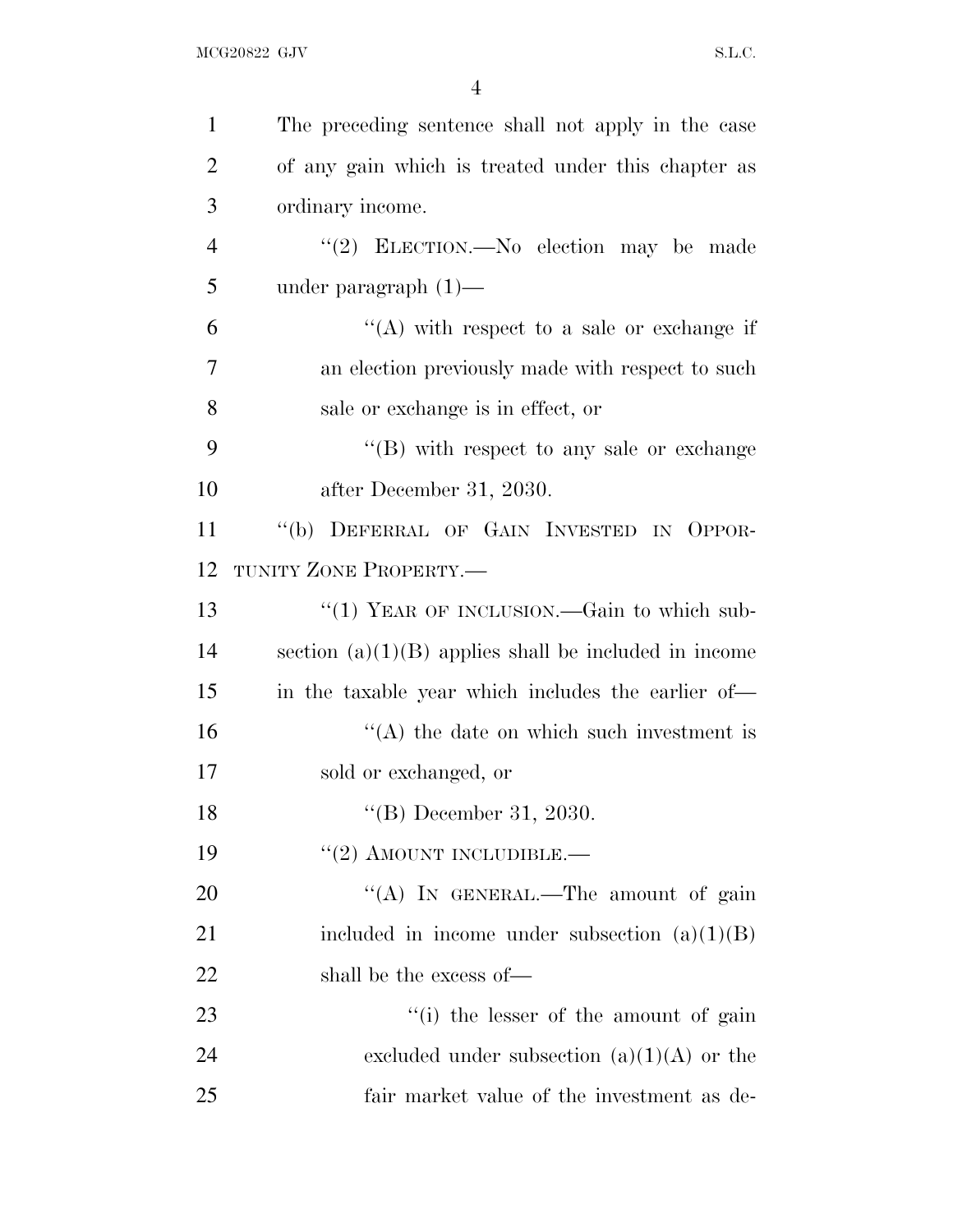| $\mathbf{1}$   | termined as of the date described in para-   |
|----------------|----------------------------------------------|
| $\overline{2}$ | graph(1), over                               |
| 3              | "(ii) the taxpayer's basis in the in-        |
| $\overline{4}$ | vestment.                                    |
| 5              | "(B) DETERMINATION OF BASIS.-                |
| 6              | "(i) IN GENERAL.—Except as other-            |
| $\overline{7}$ | wise provided in this subparagraph or sub-   |
| 8              | section (c), the taxpayer's basis in the in- |
| 9              | vestment shall be zero.                      |
| 10             | "(ii) INCREASE FOR GAIN RECOG-               |
| 11             | NIZED UNDER SUBSECTION $(a)(1)(B)$ .         |
| 12             | The basis in the investment shall be in-     |
| 13             | creased by the amount of gain recognized     |
| 14             | by reason of subsection $(a)(1)(B)$ with re- |
| 15             | spect to such investment.                    |
| 16             | "(iii) INVESTMENTS HELD FOR 5                |
| 17             | YEARS.—In the case of any investment         |
| 18             | held for at least 5 years, the basis of such |
| 19             | investment shall be increased by an          |
| 20             | amount equal to 10 percent of the amount     |
| 21             | of gain deferred by reason of subsection     |
| 22             | (a)(1)(A).                                   |
| 23             | "(iv) INVESTMENTS HELD FOR<br>$\overline{7}$ |
| 24             | YEARS.—In the case of any investment         |
| 25             | held by the taxpayer for at least 7 years,   |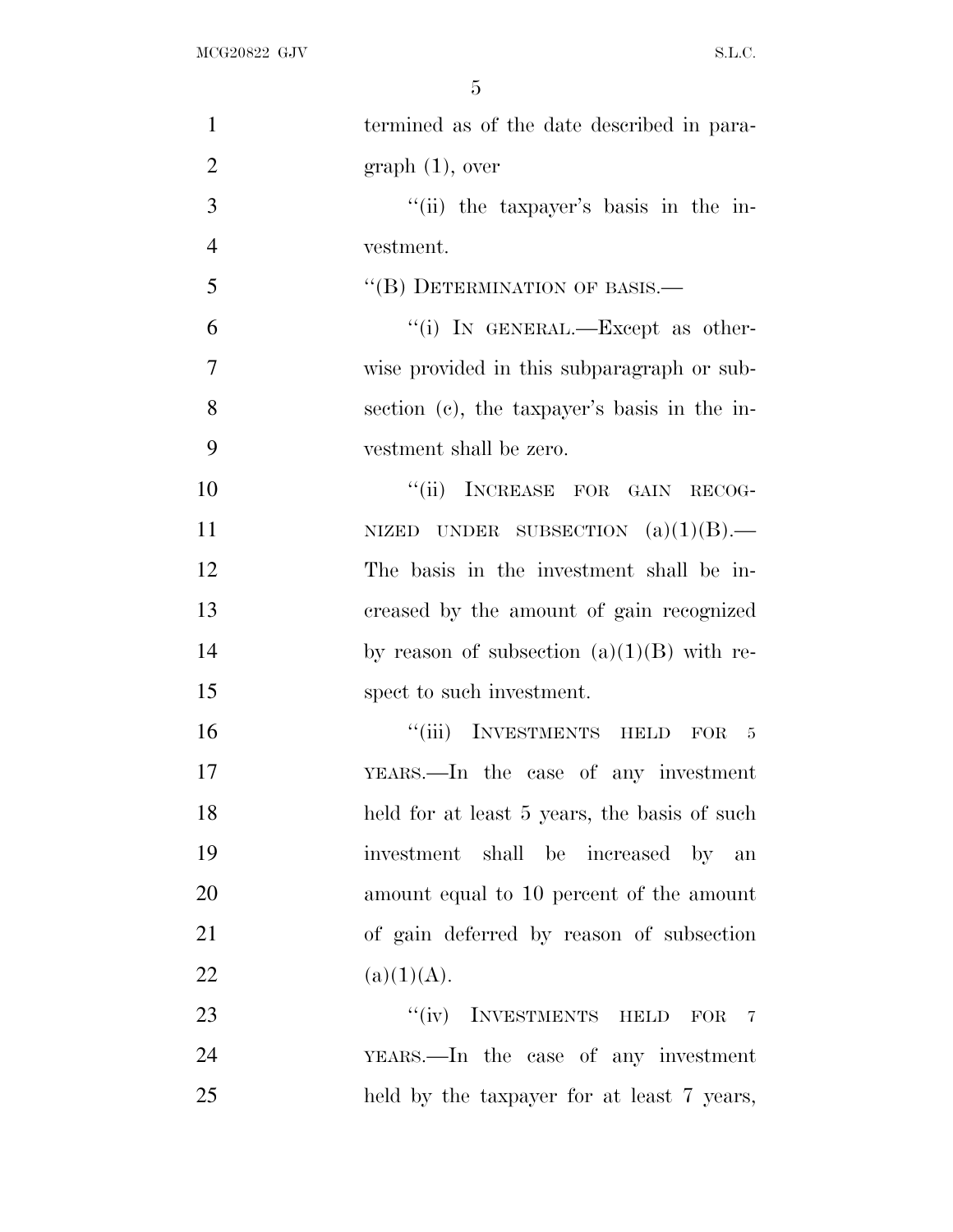MCG20822 GJV S.L.C.

|   | in addition to any adjustment made under       |
|---|------------------------------------------------|
| 2 | clause (iii), the basis of such property shall |
|   | be increased by an amount equal to 5 per-      |
|   | cent of the amount of gain deferred by rea-    |
|   | son of subsection $(a)(1)(A)$ .                |

 ''(c) SPECIAL RULE FOR INVESTMENTS HELD FOR AT LEAST 10 YEARS.—In the case of any investment held by the taxpayer for at least 10 years and with respect to which the taxpayer makes an election under this sub- section, the basis of such investment shall be equal to the fair market value of such investment on the date that the investment is sold or exchanged.

 ''(d) QUALIFIED HURRICANE LAURA RECOVERY OP-PORTUNITY FUND.—For purposes of this section—

15 "(1) IN GENERAL.—The term 'qualified Hurri- cane Laura recover opportunity fund' means any in- vestment vehicle which is organized as a corporation or a partnership for the purpose of investing in qualified Hurricane Laura recovery opportunity zone property (other than another qualified Hurricane Laura recovery opportunity fund) that holds at least 90 percent of its assets in qualified Hurricane Laura recovery opportunity zone property, determined by the average of the percentage of qualified Hurricane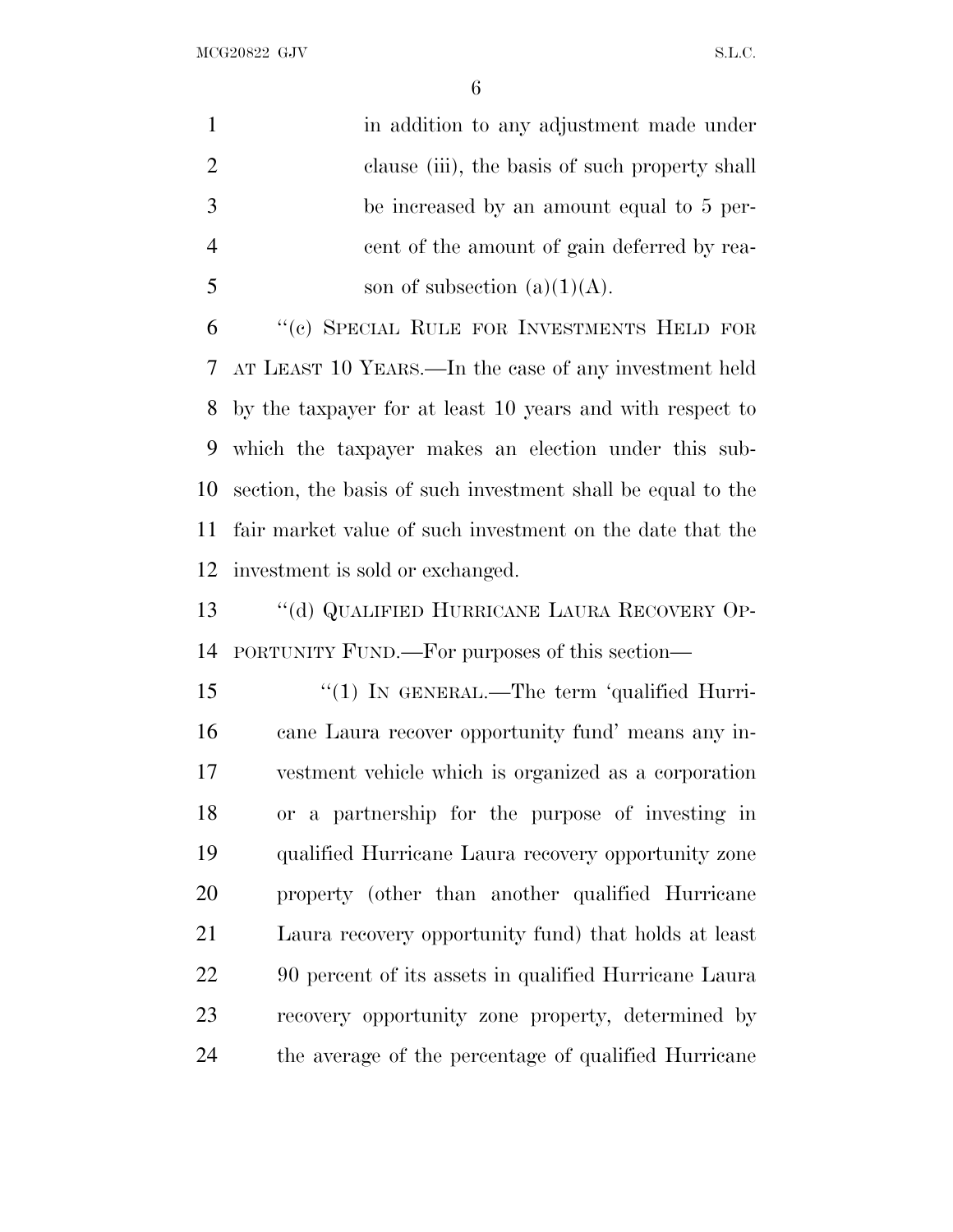| $\mathbf{1}$   | Laura recovery opportunity zone property held in |
|----------------|--------------------------------------------------|
| $\overline{2}$ | the fund as measured—                            |
| 3              | "(A) on the last day of the first 6-month        |
| $\overline{4}$ | period of the taxable year of the fund, and      |
| 5              | "(B) on the last day of the taxable year of      |
| 6              | the fund.                                        |
| 7              | "(2) QUALIFIED HURRICANE LAURA RECOVERY          |
| 8              | OPPORTUNITY ZONE PROPERTY.-                      |
| 9              | "(A) IN GENERAL.—The term 'qualified             |
| 10             | Hurricane Laura recovery opportunity zone        |
| 11             | property' means property which is—               |
| 12             | "(i) qualified Hurricane Laura recov-            |
| 13             | ery opportunity zone stock,                      |
| 14             | "(ii) qualified Hurricane Laura recov-           |
| 15             | ery opportunity zone partnership interest,       |
| 16             | <b>or</b>                                        |
| 17             | "(iii) qualified Hurricane Laura re-             |
| 18             | covery opportunity zone business property.       |
| 19             | "(B) QUALIFIED HURRICANE LAURA RE-               |
| 20             | COVERY OPPORTUNITY ZONE STOCK.-                  |
| 21             | "(i) IN GENERAL.—Except as pro-                  |
| 22             | vided in clause (ii), the term 'qualified        |
| 23             | Hurricane Laura recovery opportunity             |
| 24             | zone stock' means any stock in a domestic        |
| 25             | corporation if—                                  |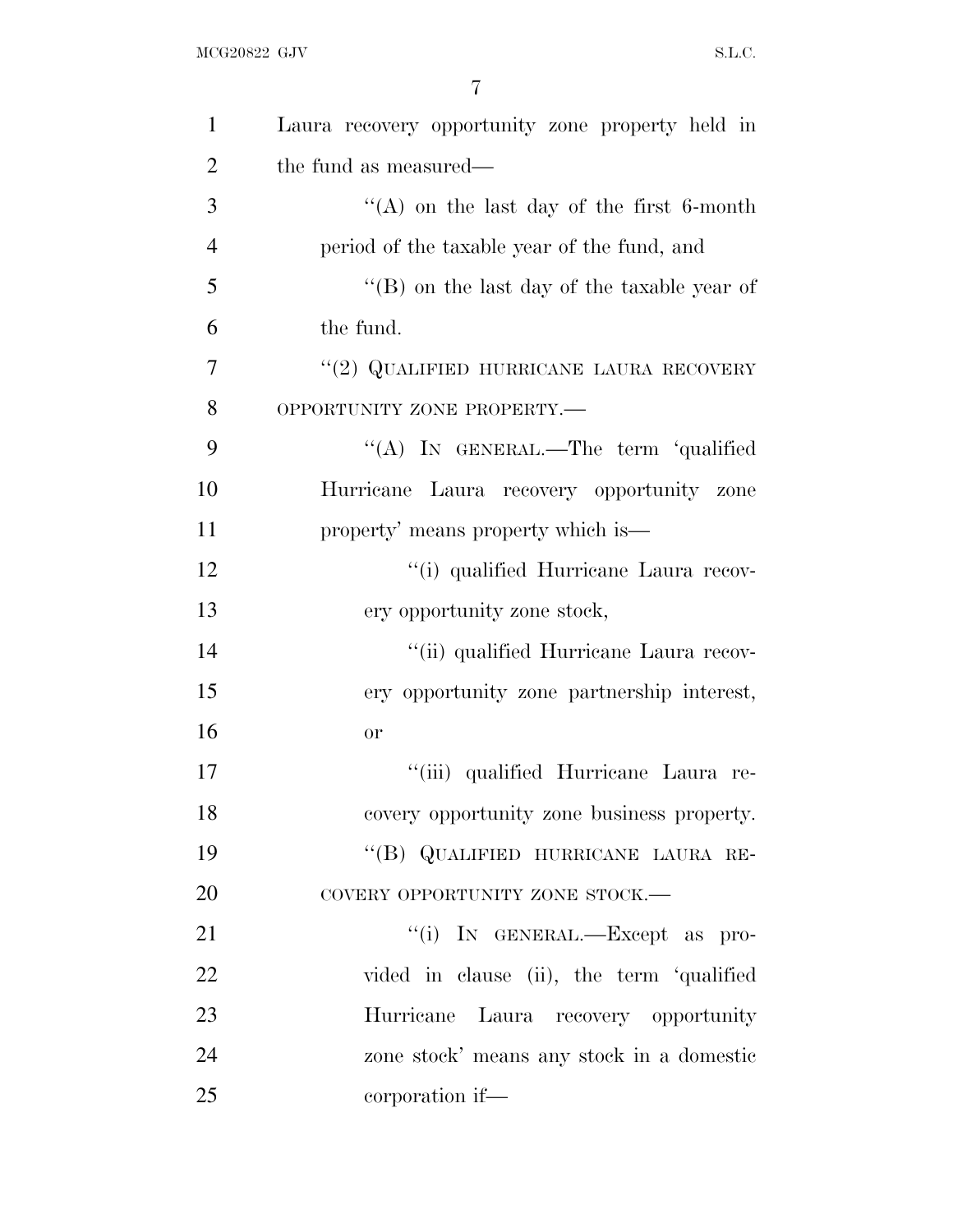| $\mathbf{1}$   | $\lq\lq$ (I) such stock is acquired by the |
|----------------|--------------------------------------------|
| $\overline{2}$ | qualified Hurricane Laura recovery         |
| 3              | opportunity fund after December 31,        |
| $\overline{4}$ | 2020, at its original issue (directly or   |
| 5              | through an underwriter) from the cor-      |
| 6              | poration solely in exchange for cash,      |
| 7              | $\lq\lq$ (II) as of the time such stock    |
| 8              | was issued, such corporation was a         |
| 9              | qualified Hurricane Laura recovery         |
| 10             | opportunity zone business (or, in the      |
| 11             | case of a new corporation, such cor-       |
| 12             | poration was being organized for pur-      |
| 13             | poses of being a qualified Hurricane       |
| 14             | Laura recovery opportunity zone busi-      |
| 15             | ness), and                                 |
| 16             | "(III) during substantially all of         |
| 17             | the qualified Hurricane Laura recov-       |
| 18             | ery opportunity fund's holding period      |
| 19             | for such stock, such corporation quali-    |
| 20             | fied as a qualified Hurricane Laura        |
| 21             | recovery opportunity zone business.        |
| 22             | REDEMPTIONS.—A rule similar<br>``(ii)      |
| 23             | to the rule of section $1202(c)(3)$ shall  |
| 24             | apply for purposes of this paragraph.      |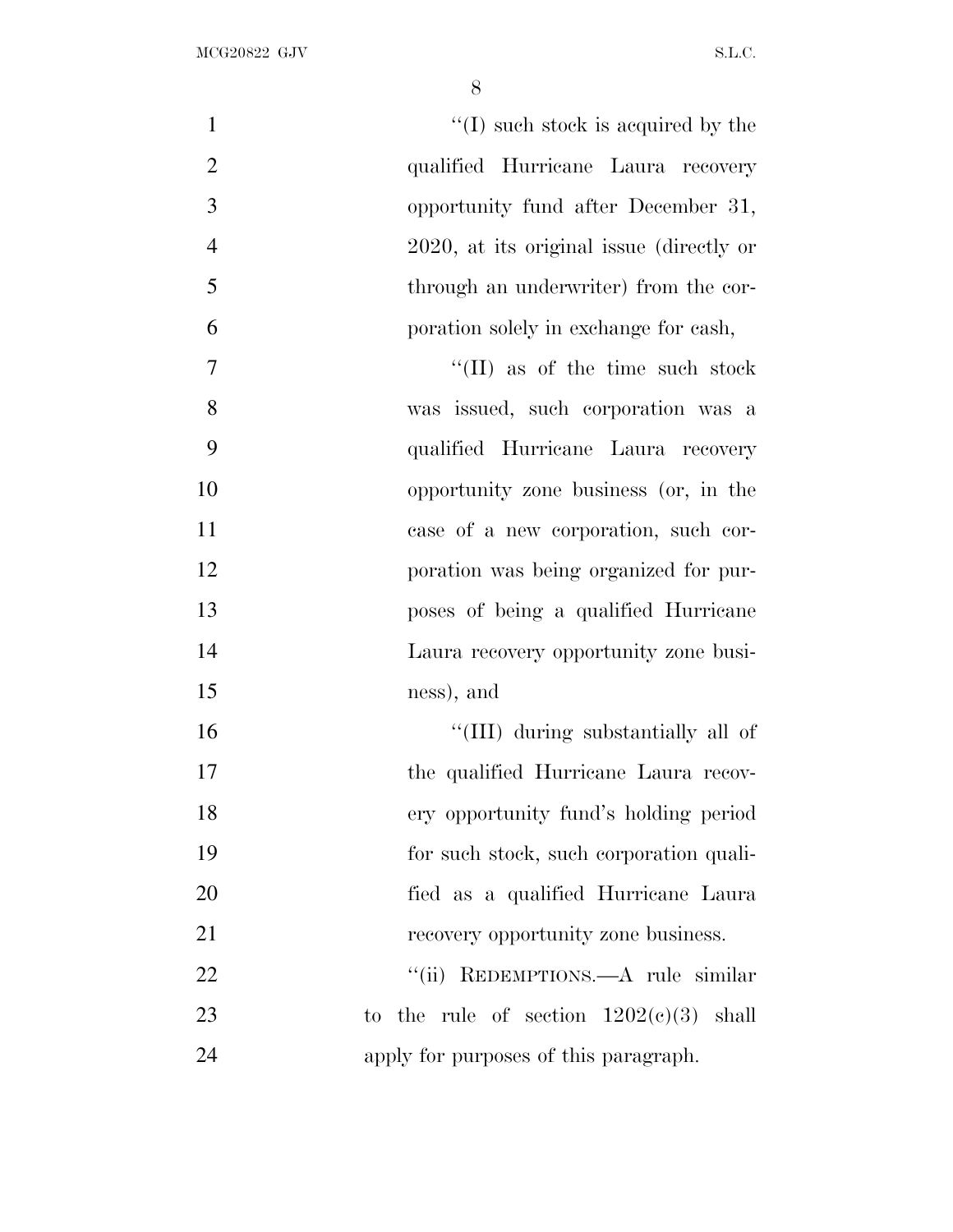| $\mathbf{1}$   | "(C) QUALIFIED HURRICANE LAURA RE-              |
|----------------|-------------------------------------------------|
| $\overline{2}$ | COVERY OPPORTUNITY ZONE PARTNERSHIP IN-         |
| 3              | TEREST.—The term 'qualified Hurricane Laura     |
| $\overline{4}$ | recovery opportunity zone partnership interest' |
| 5              | means any capital or profits interest in a do-  |
| 6              | mestic partnership if—                          |
| $\overline{7}$ | "(i) such interest is acquired by the           |
| 8              | qualified Hurricane Laura recovery oppor-       |
| 9              | tunity fund after December 31, 2020, from       |
| 10             | the partnership solely in exchange for cash,    |
| 11             | "(ii) as of the time such interest was          |
| 12             | acquired, such partnership was a qualified      |
| 13             | Hurricane Laura recovery opportunity            |
| 14             | zone business (or, in the case of a new         |
| 15             | partnership, such partnership was being         |
| 16             | organized for purposes of being a qualified     |
| 17             | Hurricane Laura recovery opportunity            |
| 18             | zone business), and                             |
| 19             | "(iii) during substantially all of the          |
| 20             | qualified Hurricane Laura recovery oppor-       |
| 21             | tunity fund's holding period for such inter-    |
| 22             | est, such partnership qualified as a quali-     |
| 23             | fied Hurricane Laura recovery opportunity       |
| 24             | zone business.                                  |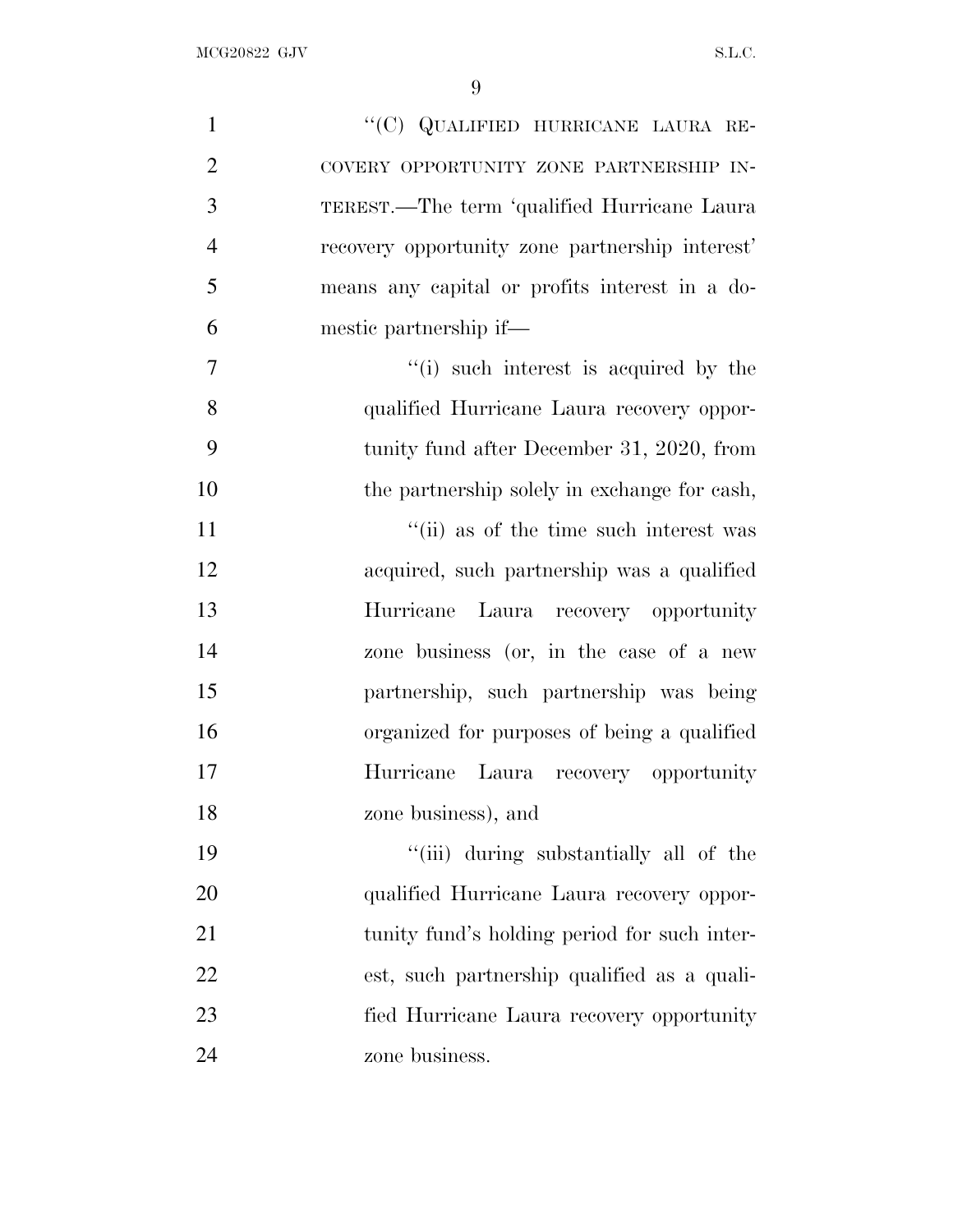| $\mathbf{1}$   | "(D) QUALIFIED HURRICANE LAURA RE-          |
|----------------|---------------------------------------------|
| $\overline{2}$ | COVERY OPPORTUNITY ZONE BUSINESS PROP-      |
| 3              | ERTY.-                                      |
| $\overline{4}$ | "(i) IN GENERAL.—The term 'quali-           |
| 5              | fied Hurricane Laura recovery opportunity   |
| 6              | business property' means tangible<br>zone   |
| $\overline{7}$ | property used in a trade or business of the |
| 8              | qualified Hurricane Laura recovery oppor-   |
| 9              | tunity fund if—                             |
| 10             | $\lq\lq$ such property was acquired         |
| 11             | by the qualified Hurricane Laura re-        |
| 12             | covery opportunity fund by purchase         |
| 13             | (as defined in section $179(d)(2)$ ) after  |
| 14             | December 31, 2020,                          |
| 15             | "(II) the original use of such              |
| 16             | property commences with the qualified       |
| 17             | Hurricane Laura recovery opportunity        |
| 18             | fund or the qualified Hurricane Laura       |
| 19             | recovery opportunity fund substan-          |
| 20             | tially improves the property, and           |
| 21             | "(III) during substantially all of          |
| 22             | the qualified Hurricane Laura recov-        |
| 23             | ery opportunity fund's holding period       |
| 24             | for such property, substantially all of     |
| 25             | the use of such property was in a           |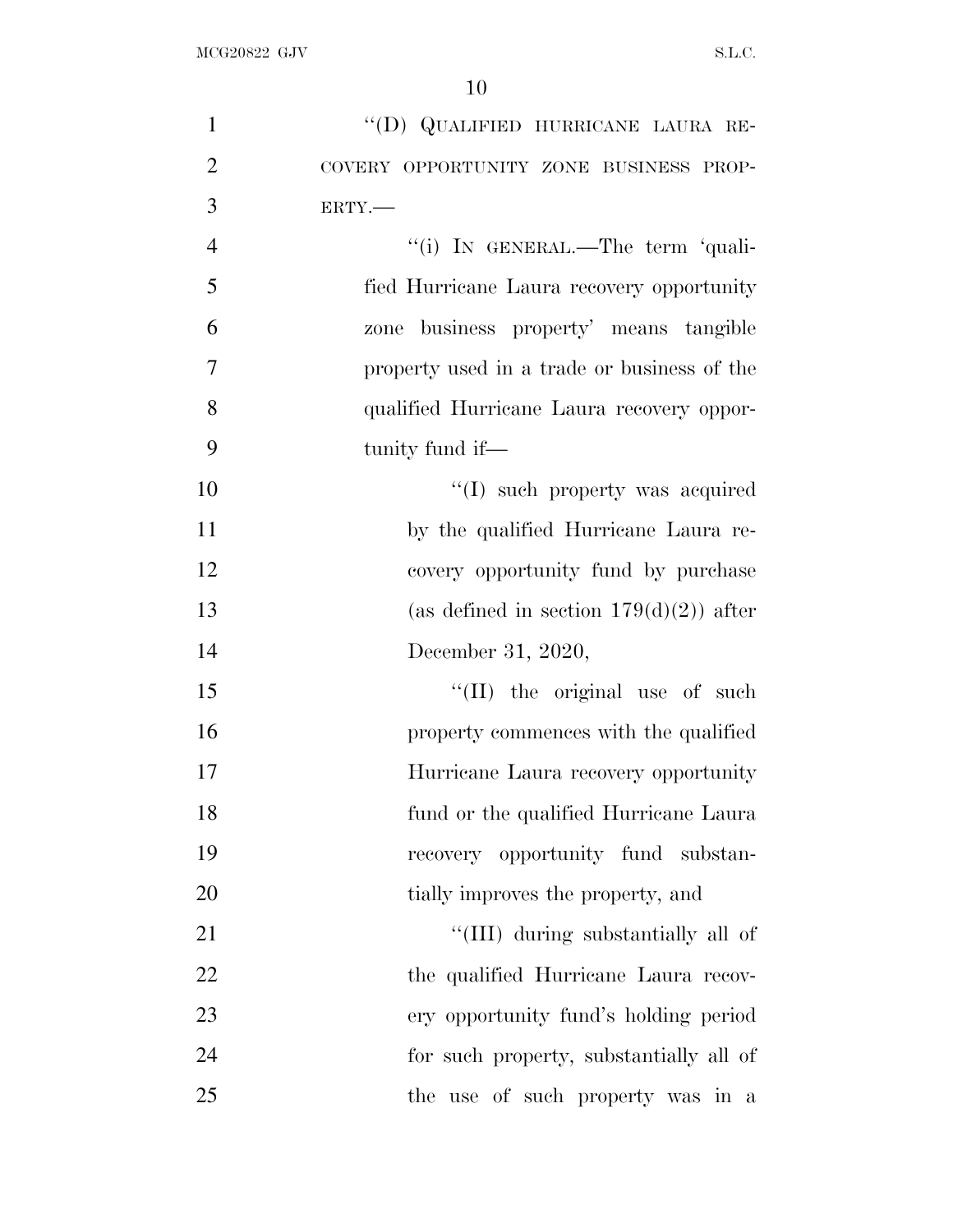| $\mathbf{1}$   | qualified Hurricane Laura recovery          |
|----------------|---------------------------------------------|
| $\overline{2}$ | opportunity zone.                           |
| 3              | "(ii) SUBSTANTIAL IMPROVEMENT.-             |
| $\overline{4}$ | For purposes of clause $(i)(II)$ , property |
| 5              | shall be treated as substantially improved  |
| 6              | by the qualified Hurricane Laura recovery   |
| $\overline{7}$ | opportunity fund only if, during any 30-    |
| 8              | month period beginning after the date of    |
| 9              | acquisition of such property, additions to  |
| 10             | basis with respect to such property in the  |
| 11             | hands of the qualified Hurricane Laura re-  |
| 12             | covery opportunity fund exceed an amount    |
| 13             | equal to the adjusted basis of such prop-   |
| 14             | erty at the beginning of such 30-month pe-  |
| 15             | riod in the hands of the qualified Hurri-   |
| 16             | cane Laura recovery opportunity fund.       |
| 17             | "(iii) RELATED PARTY.-For pur-              |
| 18             | poses of clause $(i)(I)$ —                  |
| 19             | "(I) property shall not be treated          |
| 20             | as acquired by purchase if acquired         |
| 21             | from a related person (within the           |
| 22             | meaning of subsection $(e)(2)$ , and        |
| 23             | "(II) section $179(d)(2)$ shall be          |
| 24             | applied without regard to subpara-          |
| 25             | $graph(A)$ thereof.                         |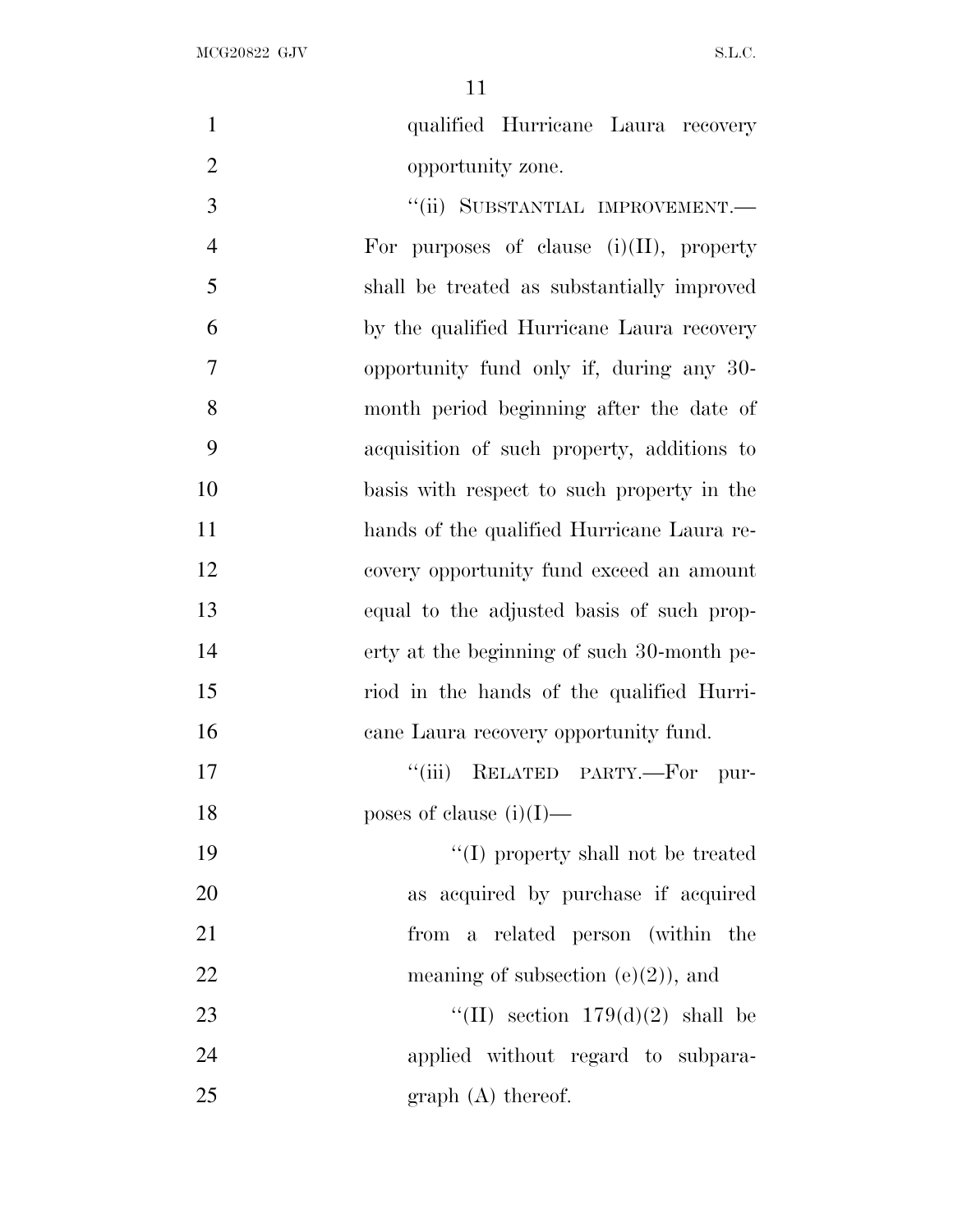| $\mathbf{1}$   | $``(3)$ QUALIFIED HURRICANE LAURA RECOVERY         |
|----------------|----------------------------------------------------|
| $\overline{2}$ | OPPORTUNITY ZONE BUSINESS.-                        |
| 3              | "(A) IN GENERAL.—The term 'qualified               |
| $\overline{4}$ | Hurricane Laura recovery opportunity zone          |
| 5              | business' means a trade or business—               |
| 6              | "(i) in which substantially all of the             |
| $\overline{7}$ | tangible property owned or leased by the           |
| 8              | taxpayer is qualified Hurricane Laura re-          |
| 9              | covery opportunity zone business property          |
| 10             | (determined by substituting 'qualified Hur-        |
| 11             | ricane Laura recovery opportunity zone             |
| 12             | business' for 'qualified Hurricane Laura           |
| 13             | recovery opportunity fund' each place it           |
| 14             | appears in paragraph $(2)(D)$ ),                   |
| 15             | "(ii) which satisfies the requirements             |
| 16             | of paragraphs $(2)$ , $(4)$ , and $(8)$ of section |
| 17             | $1397C(b)$ , and                                   |
| 18             | "(iii) which is not described in section           |
| 19             | $144(c)(6)(B)$ .                                   |
| 20             | "(B) SPECIAL RULE.—For purposes<br>-of             |
| 21             | subparagraph (A), tangible property that ceases    |
| 22             | to be a qualified Hurricane Laura recovery op-     |
| 23             | portunity zone business property shall continue    |
| 24             | to be treated as a qualified Hurricane Laura re-   |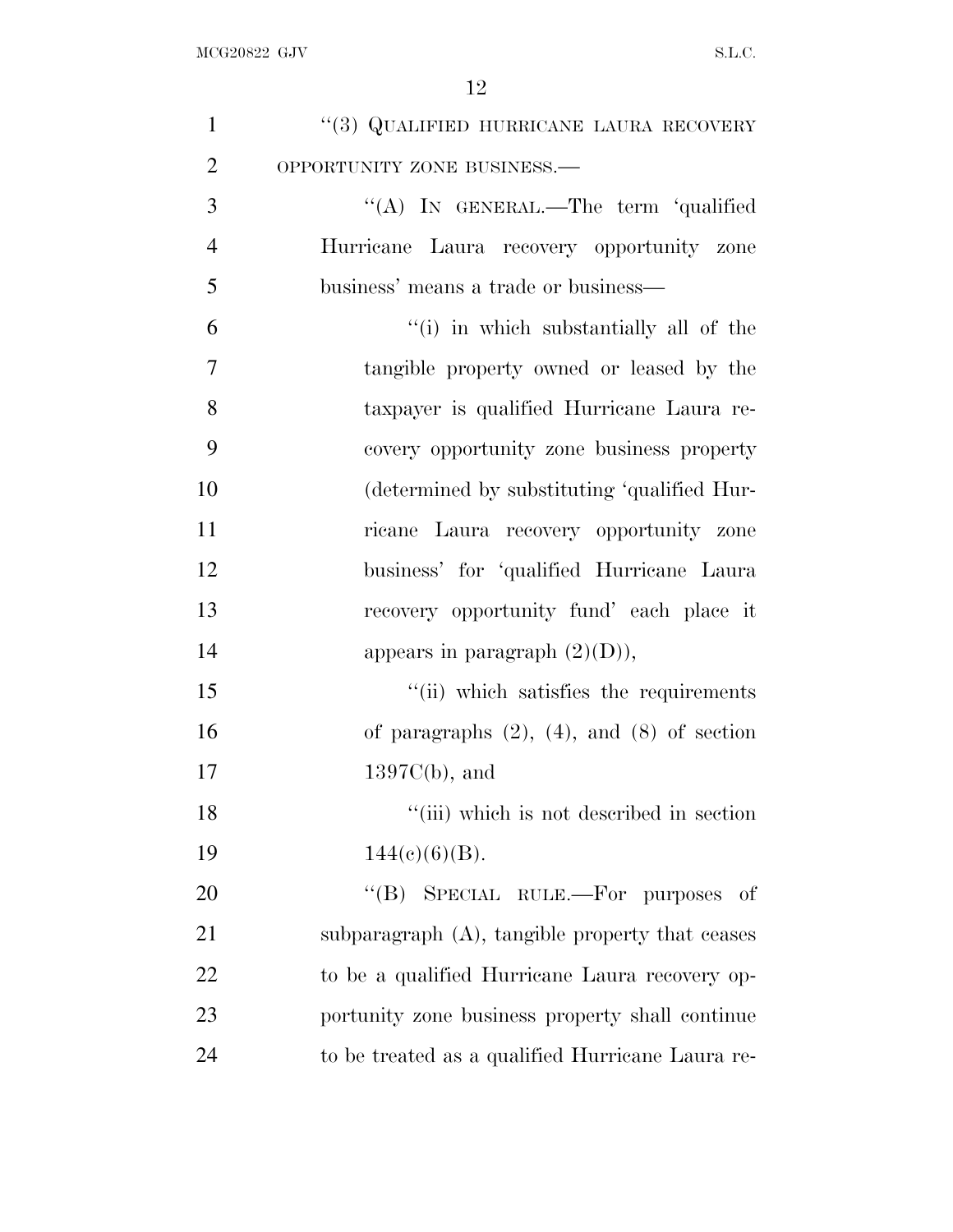| $\mathbf{1}$   | covery opportunity zone business property for        |
|----------------|------------------------------------------------------|
| $\overline{2}$ | the lesser of-                                       |
| 3              | $\lq($ i) 5 years after the date on which            |
| $\overline{4}$ | such tangible property ceases to be so               |
| 5              | qualified, or                                        |
| 6              | "(ii) the date on which such tangible                |
| $\overline{7}$ | property is no longer held by the qualified          |
| 8              | Hurricane<br>Laura recovery opportunity              |
| 9              | zone business.                                       |
| 10             | "(e) APPLICABLE RULES.—                              |
| 11             | "(1) TREATMENT OF INVESTMENTS<br><b>WITH</b>         |
| 12             | MIXED FUNDS.—In the case of any investment in a      |
| 13             | qualified Hurricane Laura recovery opportunity fund  |
| 14             | only a portion of which consists of investments of   |
| 15             | gain to which an election under subsection (a) is in |
| 16             | effect—                                              |
| 17             | "(A) such investment shall be treated as $2$         |
| 18             | separate investments, consisting of-                 |
| 19             | "(i) one investment that only includes               |
| 20             | amounts to which the election under sub-             |
| 21             | section (a) applies, and                             |
| 22             | "(ii) a separate investment consisting               |
| 23             | of other amounts, and                                |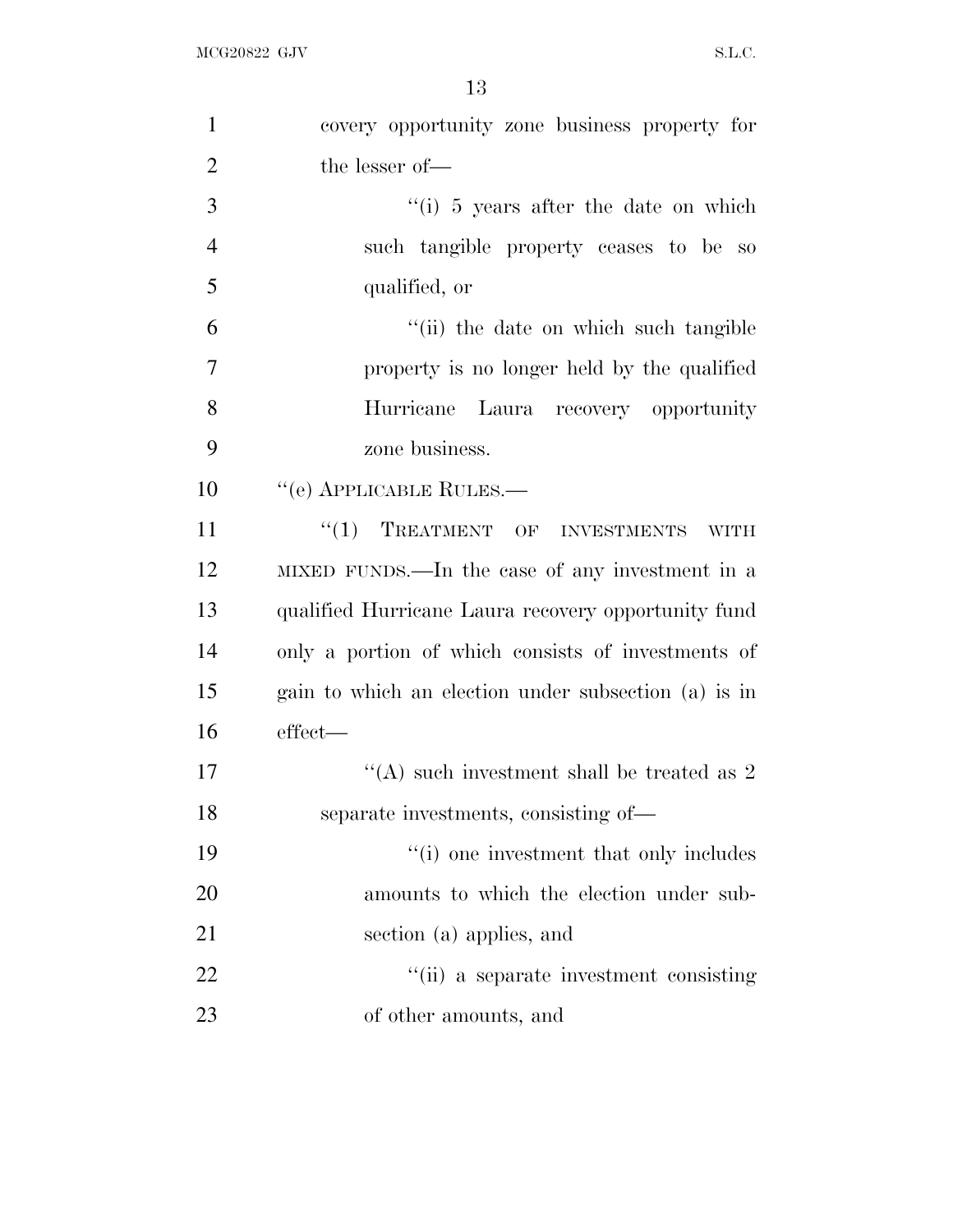| $\mathbf{1}$   | "(B) subsections (a), (b), and (c) shall                   |
|----------------|------------------------------------------------------------|
| $\overline{2}$ | only apply to the investment described in sub-             |
| 3              | paragraph $(A)(i)$ .                                       |
| 4              | " $(2)$ RELATED PERSONS.—For purposes of this              |
| 5              | section, persons are related to each other if such         |
| 6              | persons are described in section $267(b)$ or $707(b)(1)$ , |
| 7              | determined by substituting '20 percent' for '50 per-       |
| 8              | cent' each place it occurs in such sections.               |
| 9              | "(3) DECEDENTS.—In the case of a decedent,                 |
| 10             | amounts includible in gross income under this sec-         |
| 11             | tion shall, if not properly includible in the gross in-    |
| 12             | come of the decedent, be includible in gross income        |
| 13             | as provided by section 691.                                |
| 14             | "(4) REGULATIONS.—The Secretary shall pre-                 |
| 15             | scribe such regulations as may be necessary or ap-         |
| 16             | propriate to carry out the purposes of this section,       |
| 17             | including—                                                 |
| 18             | "(A) rules for the certification of qualified              |
| 19             | Hurricane Laura recovery opportunity funds for             |
| 20             | the purposes of this section,                              |
| 21             | $\lq\lq$ (B) rules to ensure a qualified Hurricane         |
| 22             | Laura recovery opportunity fund has a reason-              |
| 23             | able period of time to reinvest the return of              |
| 24             | capital from investments in qualified Hurricane            |
| 25             | Laura recovery opportunity zone stock and                  |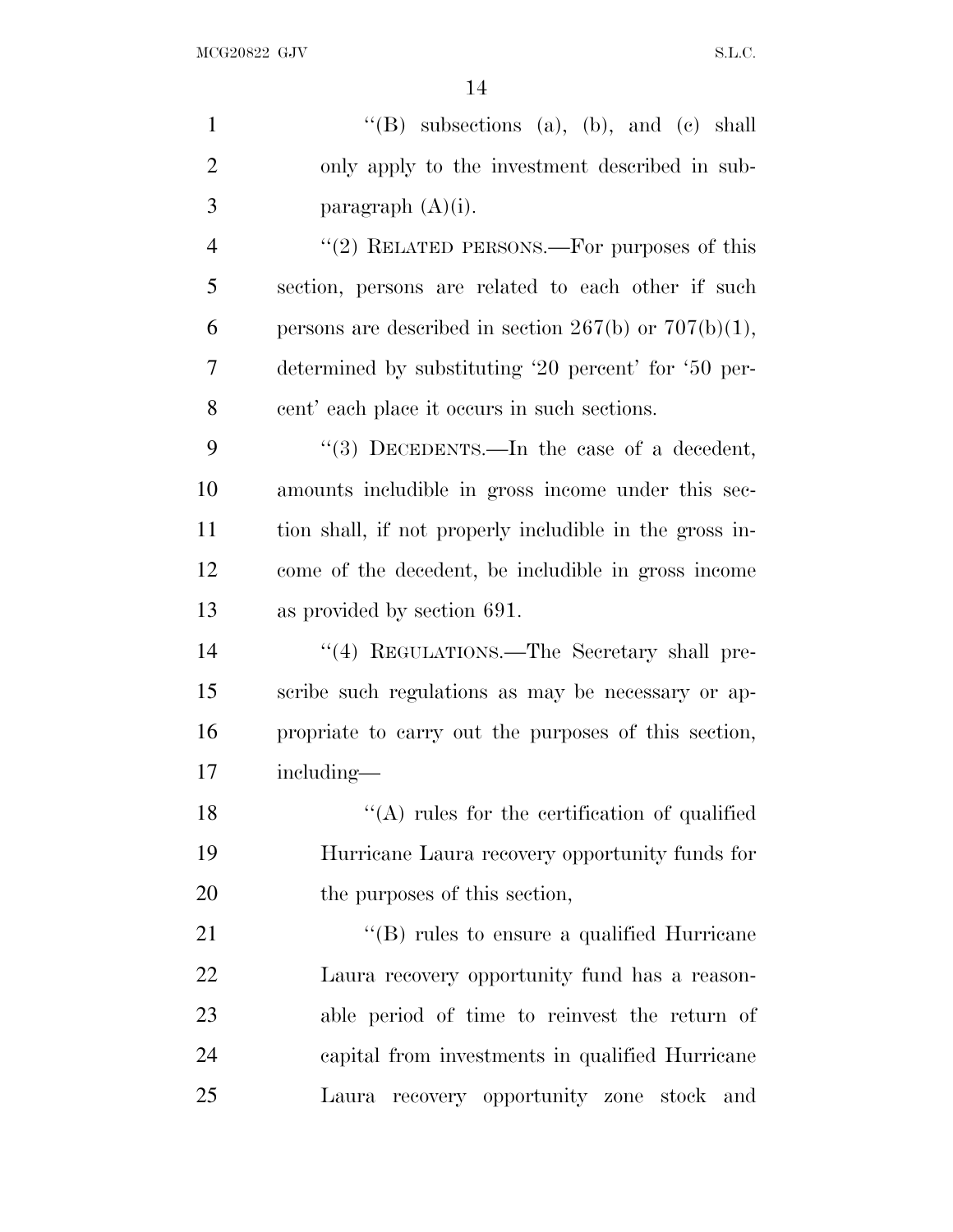| $\mathbf{1}$   | qualified Hurricane Laura recovery opportunity      |
|----------------|-----------------------------------------------------|
| $\overline{2}$ | zone partnership interests, and to reinvest pro-    |
| 3              | ceeds received from the sale or disposition of      |
| $\overline{4}$ | qualified Hurricane Laura recovery opportunity      |
| 5              | zone property, and                                  |
| 6              | $\lq\lq$ (C) rules to prevent abuse.                |
| 7              | "(f) FAILURE OF QUALIFIED HURRICANE LAURA           |
| 8              | RECOVERY OPPORTUNITY FUND TO MAINTAIN INVEST-       |
| 9              | MENT STANDARD.                                      |
| 10             | "(1) IN GENERAL.—If a qualified Hurricane           |
| 11             | Laura recovery opportunity fund fails to meet the   |
| 12             | 90-percent requirement of subsection $(d)(1)$ , the |
| 13             | qualified Hurricane Laura recovery opportunity fund |
| 14             | shall pay a penalty for each month it fails to meet |
| 15             | the requirement in an amount equal to the product   |
| 16             | $of$ —                                              |
| 17             | $\lq\lq$ the excess of —                            |
| 18             | "(i) the amount equal to 90 percent of              |
| 19             | its aggregate assets, over                          |
| 20             | "(ii) the aggregate amount of quali-                |
| 21             | fied Hurricane Laura recovery opportunity           |
| 22             | zone property held by the fund, multiplied          |
| 23             | $_{\rm by}$                                         |
| 24             | "(B) the underpayment rate established              |
| 25             | under section $6621(a)(2)$ for such month.          |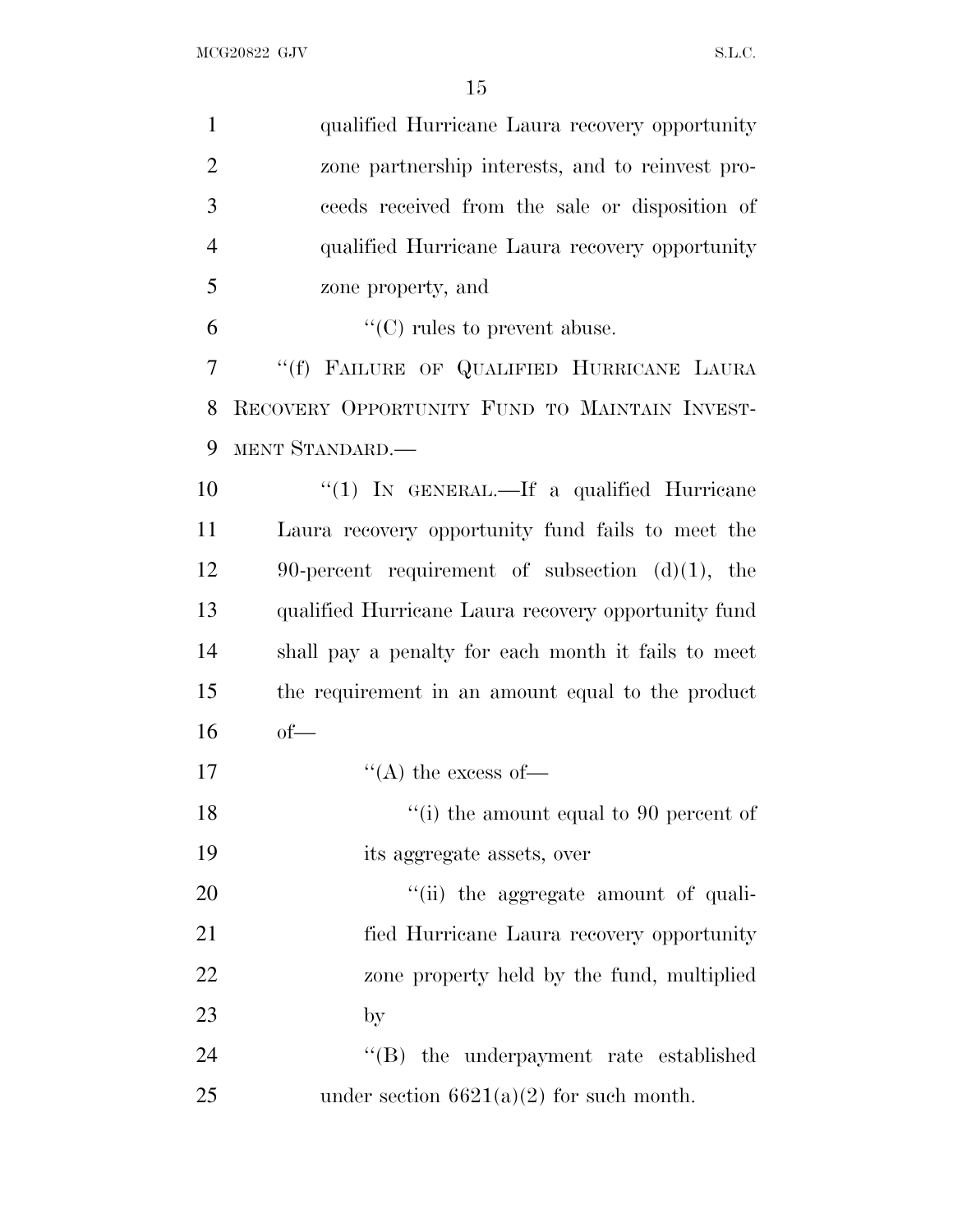1 "(2) SPECIAL RULE FOR PARTNERSHIPS.—In 2 the case that the qualified Hurricane Laura recovery opportunity fund is a partnership, the penalty im- posed by paragraph (1) shall be taken into account proportionately as part of the distributive share of each partner of the partnership.

7 "(3) REASONABLE CAUSE EXCEPTION.—No penalty shall be imposed under this subsection with respect to any failure if it is shown that such failure is due to reasonable cause.''.

 (b) BASIS ADJUSTMENTS.—Section 1016(a) of the Internal Revenue Code of 1986 is amended by striking ''and'' at the end of paragraph (37), by striking the period at the end of paragraph (38) and inserting '', and'', and by inserting after paragraph (38) the following:

 ''(39) to the extent provided in subsections 17 (b)(2) and (c) of section  $1400AA-2$ .".

 (c) CLERICAL AMENDMENT.—The table of sub- chapters for chapter 1 of the Internal Revenue Code of 1986 is amended by adding at the end the following new item:

''SUBCHAPTER AA. HURRICANE LAURA RECOVERY OPPORTUNITY ZONE''.

22 (d) EFFECTIVE DATE.—The amendments made by this section shall take effect on the date of the enactment of this Act.